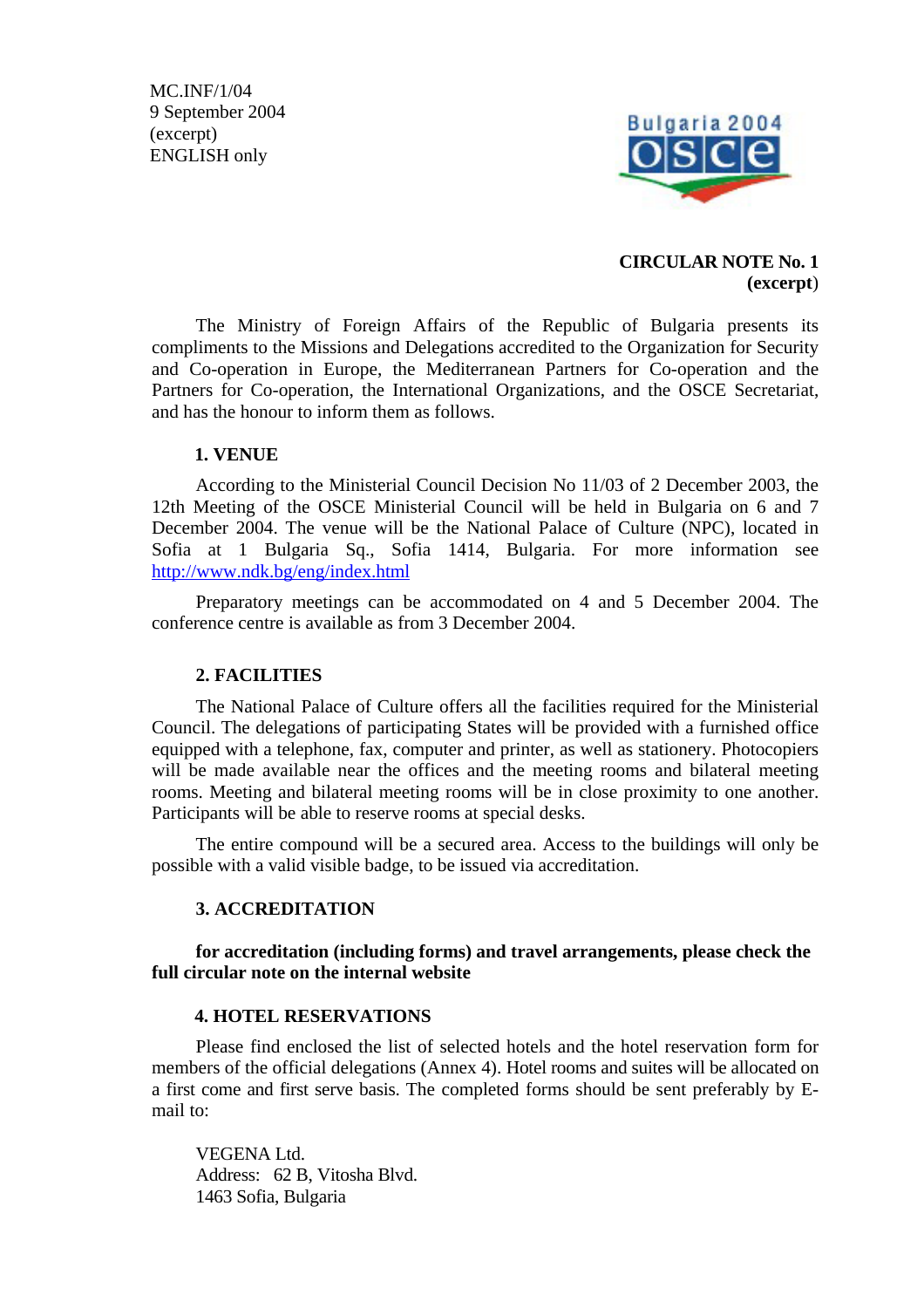Tel.:  $+ 35929815574$  or 981 87 66 Fax: + 359 2 980 25 66 E-mail: reservations@ vegena-bg.com, vegena.inc@einet.bg

Cc: Ministry of Foreign Affairs of the Republic of Bulgaria OSCE Ministerial Council 2004 Coordination Team 2 Alexander Zhendov Str. 1040 Sofia Republic of Bulgaria Tel: + 359 2/ 948 2109; + 359 2/ 948 2108 Fax: + 359 2/ 971 10 18; + 359 2/ 971 03 19 E-mail: [osce\\_mc2004@mfa.government.bg](mailto:osce_mc2004@mfa.government.bg) 

Delegates should submit these forms before 10 October 2004 so that their wishes regarding accommodation can be met as far as possible. Every effort will be made to accommodate delegates whose forms are received after that date in an appropriate way.

### **5. VISAS**

Visa requirements must be met before arrival in the Republic of Bulgaria. In order to be able to travel on time, it is therefore advisable to apply for visas at the earliest possible opportunity.

Participants requiring entry visas should submit their applications to the nearest diplomatic mission of the Republic of Bulgaria.

## **6. FURTHER INFORMATION**

In due course, Missions and Delegations will receive further information regarding:

- participation and accreditation of journalists and NGOs

- organization and services provided at the  $12<sup>th</sup> OSCE$  Ministerial Council.

### **7. GENERAL INFORMATION**

For further information concerning arrangements for delegations please contact:

Mr. Svetlan Stoev, Head of OSCE Coordination Team Ministry of Foreign Affairs of the Republic of Bulgaria 2 Alexander Zhendov Str. 1040 Sofia Republic of Bulgaria Tel: + 359 2/ 948 2109; + 359 2/ 948 2108 Fax: + 359 2/ 971 10 18; + 359 2/ 971 03 19 email: [osce\\_mc2004@mfa.government.bg](mailto:osce_mc2004@mfa.government.bg) 

The Ministry of Foreign Affairs of the Republic of Bulgaria avails itself of this opportunity to renew to the Missions and Delegations accredited to the Organization for Security and Co-operation in Europe, the Mediterranean Partners for Co-operation and the Partners for Co-operation, the International Organizations, and the OSCE Secretariat the assurances of its highest consideration.

Sofia, 8 September 2004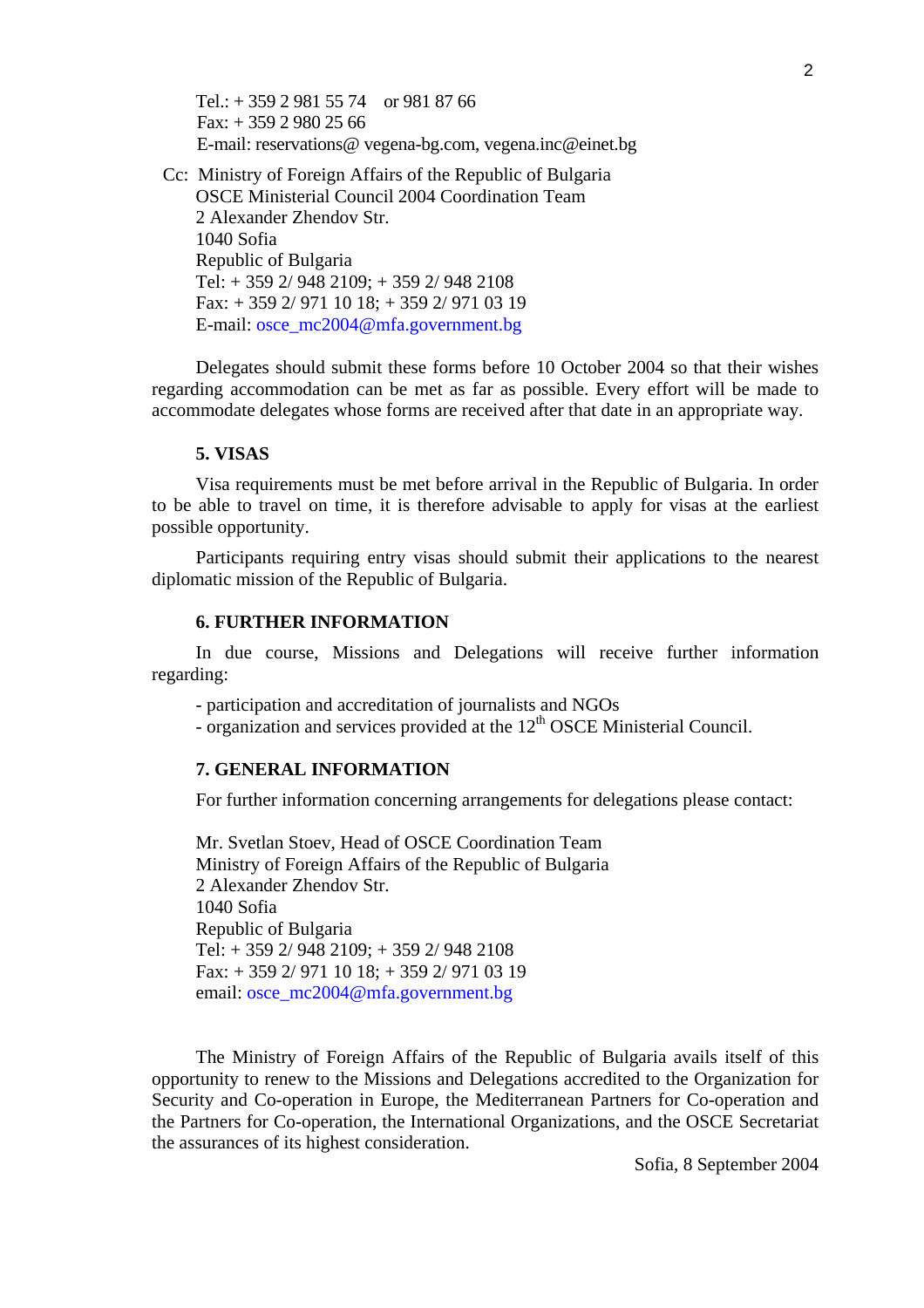## **ANNEX 4**

# **12th Meeting of the OSCE Ministerial Council Sofia 6-7 December 2004**

*Delegate Hotel Booking Form* 

Please send this registration form to: *DEADLINE: 10.10.2004* 

| <b>VEGENA Ltd.</b><br>Tel.:<br><b>Fax:</b><br>E-mail: | <b>Address:</b> 62 B, Vitosha Blvd.<br>1463 Sofia, Bulgaria<br>$+35929815574$<br>981 87 66<br>$+35929802566$<br>reservations@ vegena-bg.com,<br>vegena.inc@einet.bg | $Cc$ :<br>Tel:<br><b>Fax:</b> | Ministry of Foreign Affairs of<br>the Republic of Bulgaria<br><b>OSCE Ministerial Council 2004</b><br><b>Coordination Team</b><br><b>Address: 2 Alexander Zhendov Str.</b><br>1040 Sofia<br>Republic of Bulgaria<br>$+3592/9482109;$<br>$+3592/9482108$<br>$+3592/9711018;$<br>$+3592/9710319$ |
|-------------------------------------------------------|---------------------------------------------------------------------------------------------------------------------------------------------------------------------|-------------------------------|------------------------------------------------------------------------------------------------------------------------------------------------------------------------------------------------------------------------------------------------------------------------------------------------|
|-------------------------------------------------------|---------------------------------------------------------------------------------------------------------------------------------------------------------------------|-------------------------------|------------------------------------------------------------------------------------------------------------------------------------------------------------------------------------------------------------------------------------------------------------------------------------------------|

**E-mail:** [osce\\_mc2004@mfa.government.bg](mailto:osce_mc2004@mfa.government.bg) 

## *Personal details*

| <b>Delegation (Country):</b>             |                                                                                                                                                                                                                                                                                                                                              |
|------------------------------------------|----------------------------------------------------------------------------------------------------------------------------------------------------------------------------------------------------------------------------------------------------------------------------------------------------------------------------------------------|
| <b>Contact Person</b>                    |                                                                                                                                                                                                                                                                                                                                              |
| Name Delegate OMr OMrs                   |                                                                                                                                                                                                                                                                                                                                              |
| <b>Position / Title</b>                  |                                                                                                                                                                                                                                                                                                                                              |
| <b>Mailing address</b>                   |                                                                                                                                                                                                                                                                                                                                              |
| <b>Postal Code</b><br>Country            |                                                                                                                                                                                                                                                                                                                                              |
| <b>Telephone</b>                         |                                                                                                                                                                                                                                                                                                                                              |
| E-mail                                   |                                                                                                                                                                                                                                                                                                                                              |
| <b>Means of transportation:</b> O By car |                                                                                                                                                                                                                                                                                                                                              |
|                                          |                                                                                                                                                                                                                                                                                                                                              |
|                                          |                                                                                                                                                                                                                                                                                                                                              |
|                                          | Hotel rooms                                                                                                                                                                                                                                                                                                                                  |
| Date of arrival                          | $\ldots$ $\ldots$ $\ldots$ $\ldots$ $\ldots$ $\ldots$ $\ldots$ $\ldots$ $\ldots$ $\ldots$ $\ldots$ $\ldots$ $\ldots$ $\ldots$ $\ldots$ $\ldots$ $\ldots$ $\ldots$ $\ldots$ $\ldots$ $\ldots$ $\ldots$ $\ldots$ $\ldots$ $\ldots$ $\ldots$ $\ldots$ $\ldots$ $\ldots$ $\ldots$ $\ldots$ $\ldots$ $\ldots$ $\ldots$ $\ldots$ $\ldots$ $\ldots$ |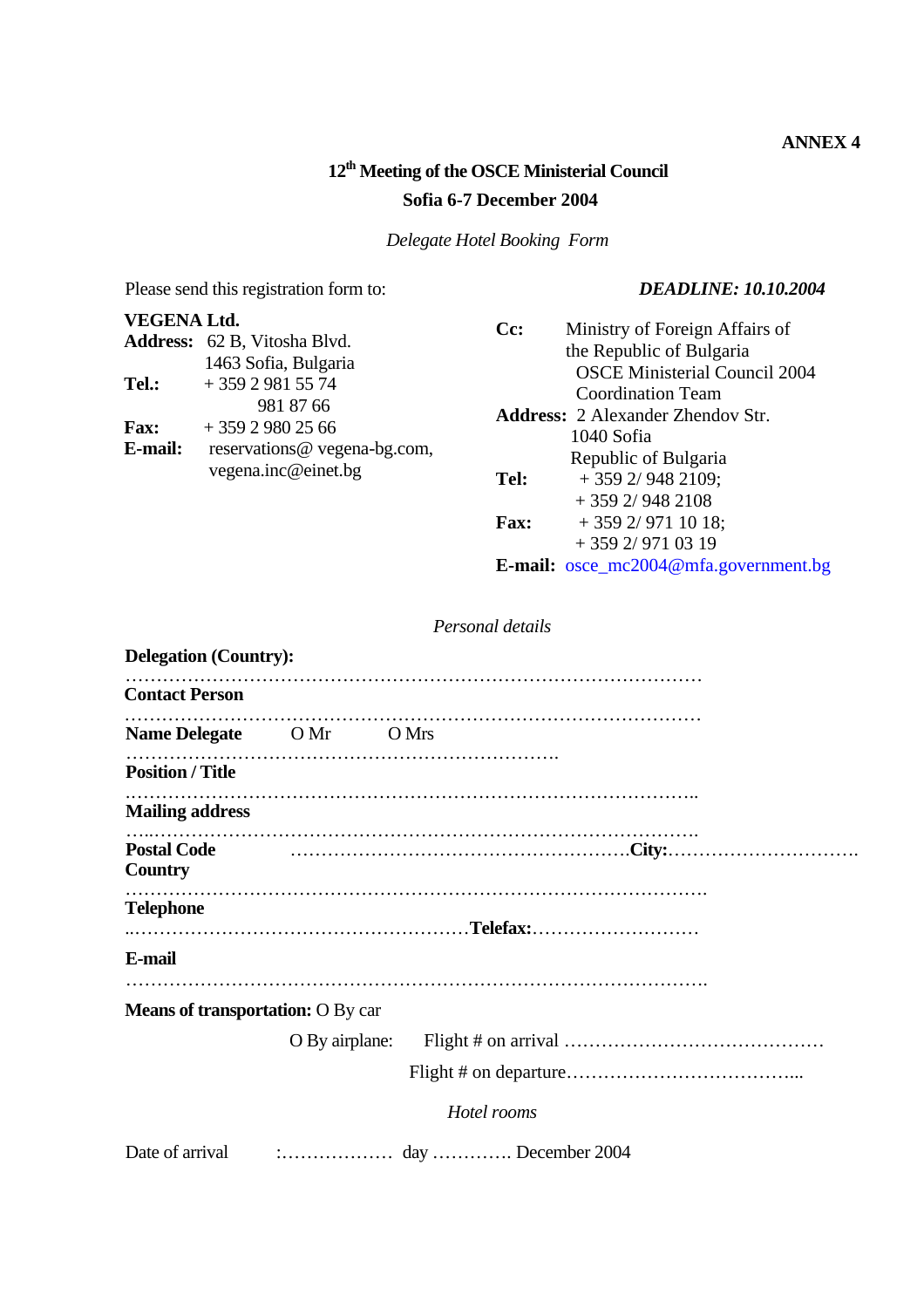Date of departure :...................................December 2004

O single room O double room

For the selected hotels see page 3.

Hotel rooms and suites will be allocated on a first come and first serve basis. Rates are in Euro, per room, per night, *including breakfast and city tax.* 

Hotel 1st choice: ……………………………. Hotel 2nd choice:………………………………

Hotel 3rd choice: …………………………….

Remarks:……………………………………………………………………………………………...

Please return this reservation form **before 10.10.2004,** after this date there is less chance of availability of requested hotel capacity.

Your hotel request will be confirmed within 4 weeks after receipt.

VEGENA Ltd. reserves the right to book you into a hotel of a similar quality standard, in case the requested hotel is fully booked

## **Hotel deposit**

Payment will be done directly to the hotel booked.

One of the following guarantees is required:

- **Swift transfer:** Full payment of the total reservation to bank account of the hotel. If you choose this way of payment, we will send to you the bank account of the hotel booked.
- **Credit card guarantee.** Please include the following information. The credit card will only be charged in case of cancellation or no-show.

| <b>O</b> American Express |  | O Eurocard O Diners Club |                                                                                                  | O Visa Card |
|---------------------------|--|--------------------------|--------------------------------------------------------------------------------------------------|-------------|
| O Company Card            |  | O Private Card           |                                                                                                  |             |
|                           |  |                          |                                                                                                  |             |
|                           |  |                          |                                                                                                  |             |
| Mrs./Mr.                  |  |                          |                                                                                                  |             |
| Card number               |  |                          |                                                                                                  |             |
|                           |  |                          |                                                                                                  |             |
| CVC Code*                 |  |                          |                                                                                                  |             |
|                           |  |                          | • Only necessary by Euro/Mastercard and Visa card (Last 3 digits at the back of the credit card) |             |
|                           |  |                          |                                                                                                  |             |

Payment may only be made in Euro's, free of bank charges.

In the event of bank charges,  $\epsilon$  25 will be deducted from your hotel deposit.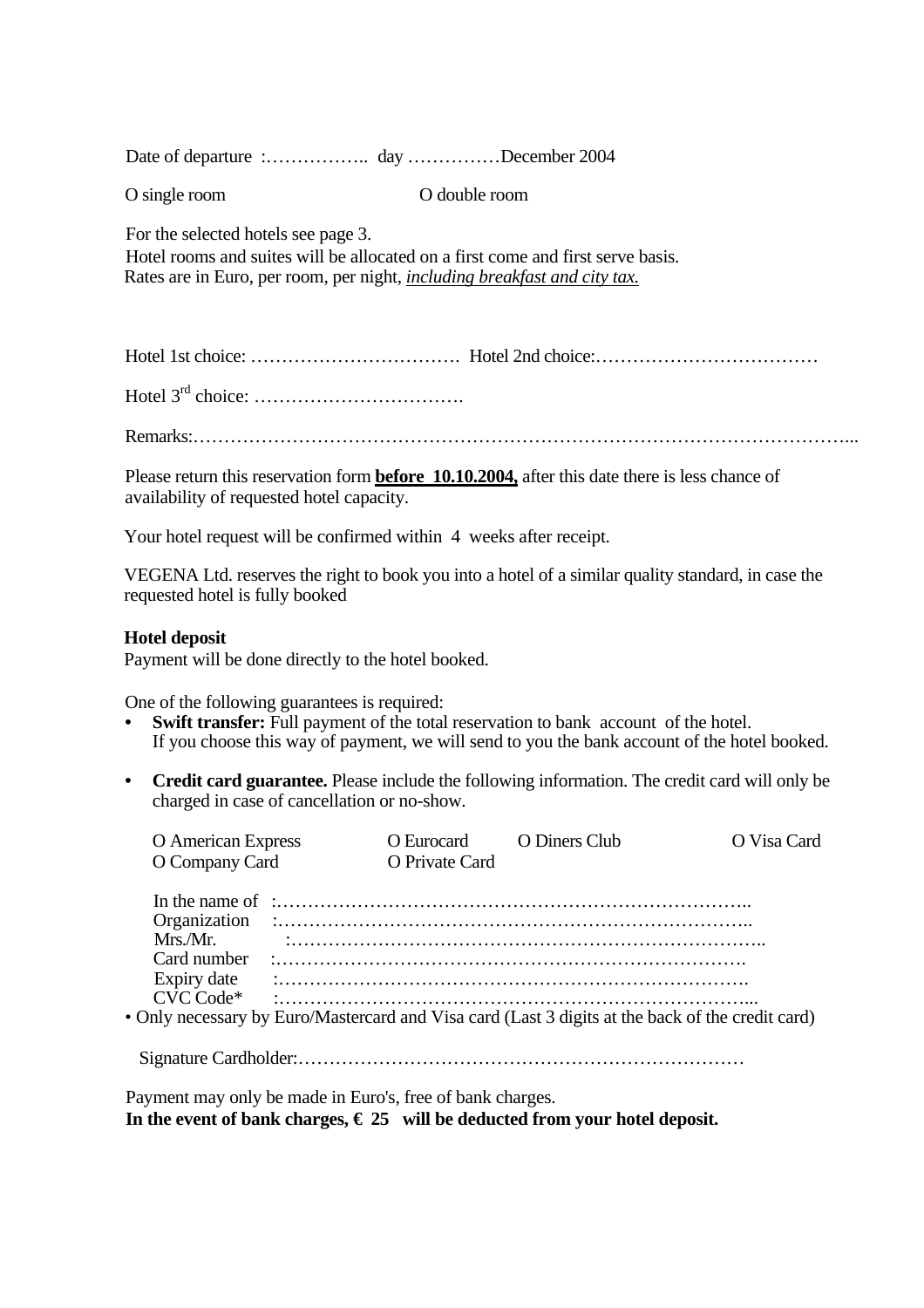After receipt of your payment/credit card guarantee, the required accommodation will be reconfirmed. Any deposit will be deducted from your hotel bill upon payment at the hotel reception desk.

## **Cancellations:**

If written cancellation is received until 31.10. 2004, full refund less bank expenses will be provided. From 01.11.2004 on, no refunds are guaranteed.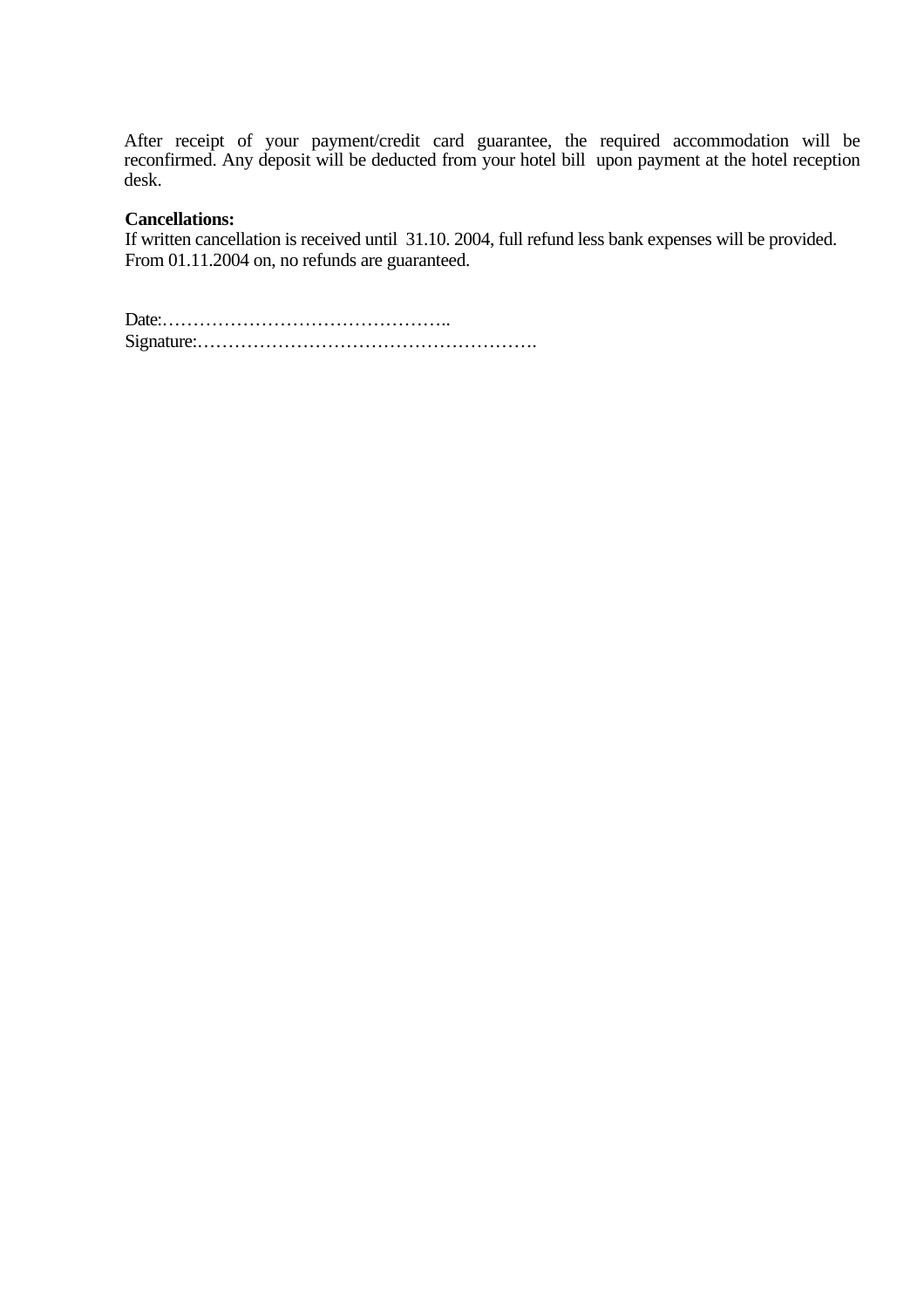## **LIST OF SELECTED HOTELS**

## **All rates are per room per night, in EURO, including breakfast and VAT**

| <b>HOTEL</b>                                             | Location    | Standard<br>rooms                                   | Deluxe<br>/Superior<br>rooms | Executive /<br><b>Business</b><br>rooms | Junior suites              | Executive<br>suites        | Senior<br>suites                   |
|----------------------------------------------------------|-------------|-----------------------------------------------------|------------------------------|-----------------------------------------|----------------------------|----------------------------|------------------------------------|
| HILTON *****<br>www.sofia.hilton.com                     | City center | Sgl: 222.00<br>Dbl: 222.00                          |                              | Sgl: 294.00<br>Dbl: 294.00              |                            | Sgl: 378.00<br>Dbl: 378.00 | Sgl:<br>1000.00<br>Dbl:<br>1000.00 |
| RADISSON SAS*****<br>http://sofia.radissonsas.com/       | City center | Economy<br>Sgl:165.62<br>Sgl: 220.62<br>Dbl: 231.24 | Sgl: 230.62<br>Dbl: 241.24   | Sgl: 270.62<br>Dbl: 281.24              | Sgl: 310.62<br>Dbl: 321.24 | Sgl: 310.62<br>Dbl: 321.24 | Sgl: 500.62<br>Dbl: 501.24         |
| SHERATON*****<br>www.luxurycollection.com/sofia          | City center | Sgl: 195,62<br>Dbl: 216.24                          |                              | Sgl: 265,62<br>Dbl: 286,24              | Sgl: 325,62<br>Dbl: 346,24 | Sgl: 350,62<br>Dbl: 371,24 |                                    |
| KEMPINSKI*****<br>www.kempinski.bg                       | City center |                                                     | Sgl: 160.00<br>Dbl: 176.52   |                                         | Sgl: 208.51<br>Dbl: 225.02 |                            |                                    |
| <b>GRAND HOTEL SOFIA *****</b><br>www.grandhotelsofia.bg | City center | Sgl: 195.00<br>Dbl: 195.00                          | Sgl: 210.00<br>Dbl: 210.00   | Sgl: 245.00<br>Dbl: 245.00              | Sgl: 270.00<br>Dbl: 270.00 | Sgl: 345.00<br>Dbl: 345.00 | Sgl: 595.00<br>Dbl: 595.00         |
| DOWNTOWN ****<br>www.hotel-downtown.net                  | City center | Sgl: 120.00<br>Dbl: 140.00                          |                              |                                         | Sgl: 160.00<br>Dbl: 180.00 | Sgl: 180.00<br>Dbl: 200.00 |                                    |